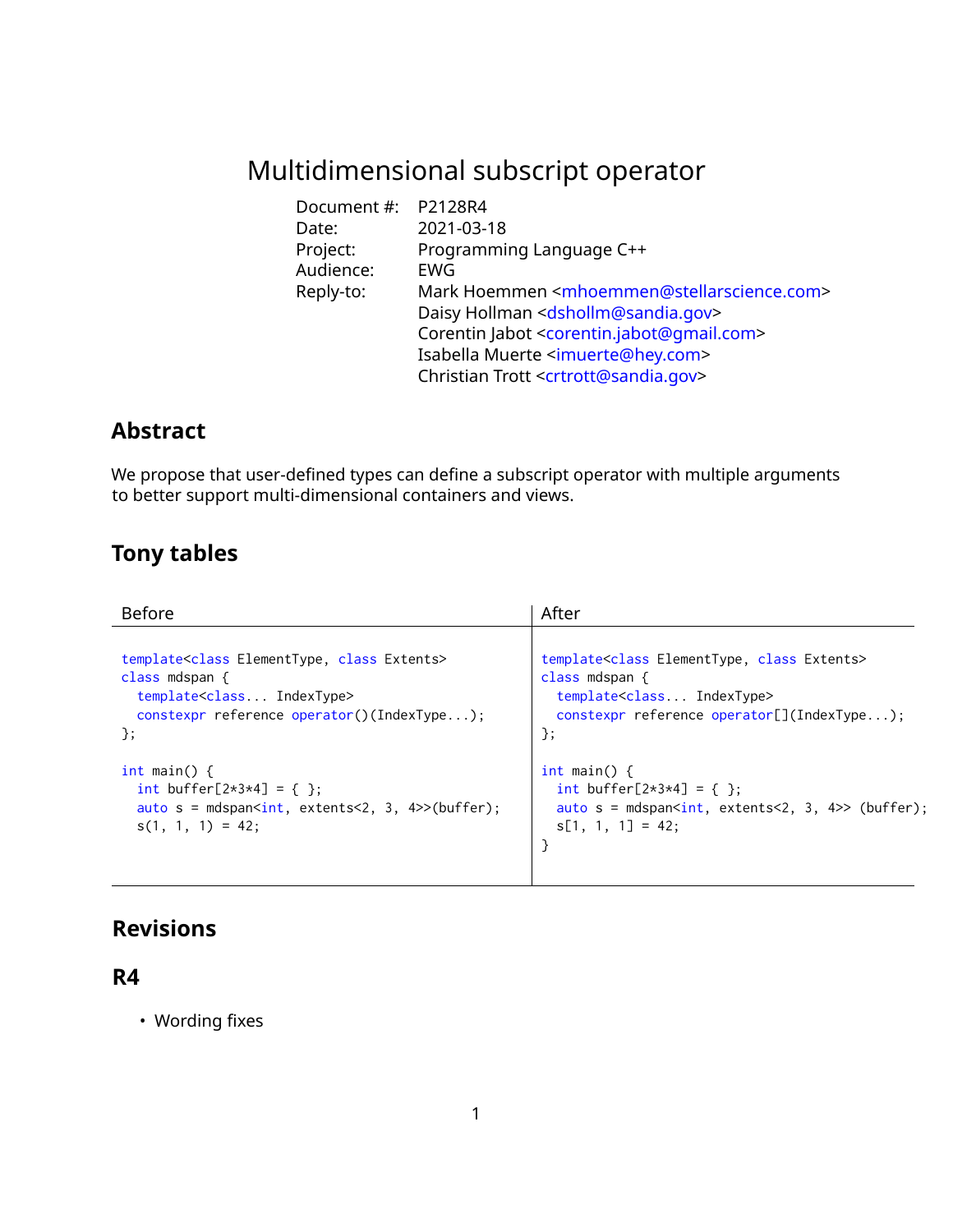#### **R3**

• Add some discussions about interpreting  $t[a][b]$  as a syntactic rewrite for a variadic operator[] (wich we are not proposing)

#### **R2**

- Add explanation about not adapting this proposal to C arrays
- Remove the restriction to require at least one parameter
- Add a paragraph about valarray

#### **Motivation**

Types that represent multidimensional views (mdspan), containers (mdarray), grid, matrixes, images, geometric spaces, etc, need to index multiple dimensions.

In the absence of a more suitable solution, these classes overload the call operator. While this is functionally equivalent to the proposed multidimensional subscript operator, it does not carry the same semantic, making the code harder to read and reason about. It also encourages non-semantical operator overloading.

## **Proposal**

We propose that the operator[] should be able to accept 0 or more arguments, including variadic arguments. Both its use and definition would match that of operator().

We make the expressions deprecated in 20 ill-formed while allowing multi-dimensional subscripts expressions in **new** standard types and user types. We do not propose modifications to C arrays as to leave a cycle before giving new meaning to syntax that was still valid in C++20.

#### **What about comma expressions?**

In C++20 we deprecated the use of comma expressions in subscript expressions [P1161R3][**?**]. This proposal would make these ill-formed and give a new meaning to commas in subscript expressions. While the timeline is aggressive, we think it is important that this feature be available for the benefit of mdspan and mdarray. At the time of writing [P1161R3], [**?**] has been implemented by at least GCC, clang, and MSVC. [P1161R3][**?**] further denotes that the cases where comma expressions appear in subscript are vanishingly rare.

However, an implementation could keep supporting the current behavior as an extension, for example, they could fall-back to a comma expression if no overload is found for an expression list, or always assume a comma expression in the presence of a C-array.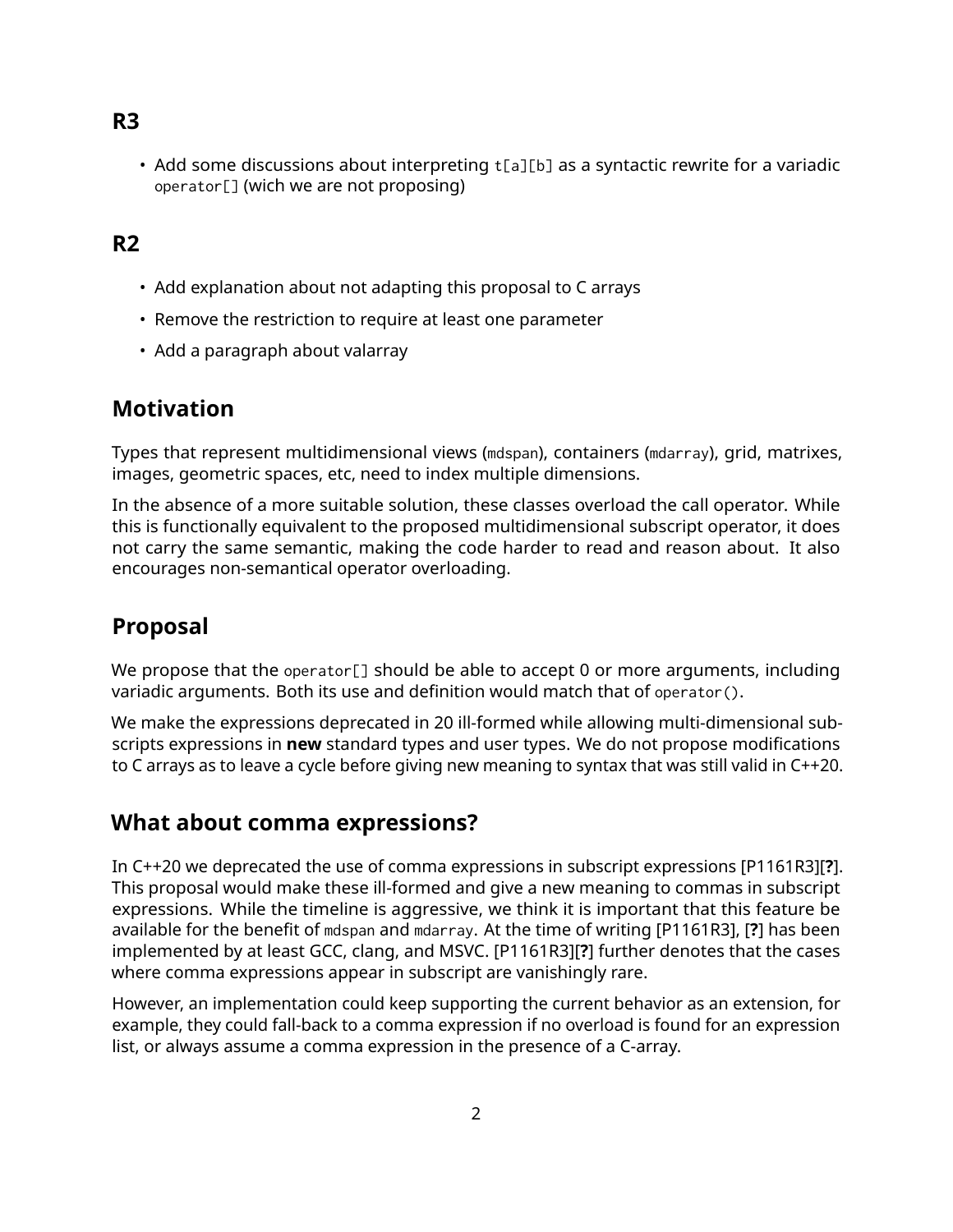Because we should not make C++ more confusing, we think the standard should not continue to support the old meaning of a comma in subscript expressions.

#### **Should we adopt the same syntax for C arrays?**

Code that is deprecated in 20, should be ill-formed in 23 rather than a potentially silent change. As such we do not propose the proposed syntax to apply to C arrays. The usefulness of this should be discussed in the C++26 time frame. However C arrays are not widely used by C++, spending time on them might therefore not be useful.

## **Should we add a multidimentional operator to valarray?**

Again, we shouldn't change the meaning of existing code in C++23. We should only add multidimensional operators to new in C++23 types such as mdspan. If there are users of valarray interested in this feature, this can be done in C++26

## **What about [foo][bar]?**

As mentioned in [P1161R3][**?**], an operator[] can return an object which has itself an operator[]. Therefore chaining multiple [] to index a single object isn't a viable proposal.

## **Should we interpret t[a][b] as a syntactic rewrite that looks for a variadic operator[]?**

After Richard Smith raised this possibility on the EWG reflector, there was some discussion about this possibility. The rationale behind this suggestion was that current and future generic code that uses multidimensional array semantics (particularly code that may need to work with C-style pointer-to-pointer-like multidimensional arrays) would be syntactically incompatible with types that overload variadic operator[]. The authors have ultimately decided to reject this direction for a number of reasons.

First of all, we reject the premise that significant generic code exists or will ever exist that needs to be instantiated with types like double\*\*\*. As experts in scientific computing (expected to be the primary consumer of multidimensional arrays and thus of this proposal), we have seen very little of this sort of generic code. The vast majority of such generic code in production today uses overloads of operator(). No suggestion has been made to have operator() look for operator[] when a sufficient operator() overload cannot be found, so such a proposal will not be discussed here (though we find it equally unsatisfying).

Another important reason to shy away from the t[a][b] rewrite is related to one of the overall motivations for the variadic subscript operator in general:  $t[a]$  looks like a valid subexpression, even though it isn't necessarily. This is a confusing and misleading user experience that we'd like to avoid.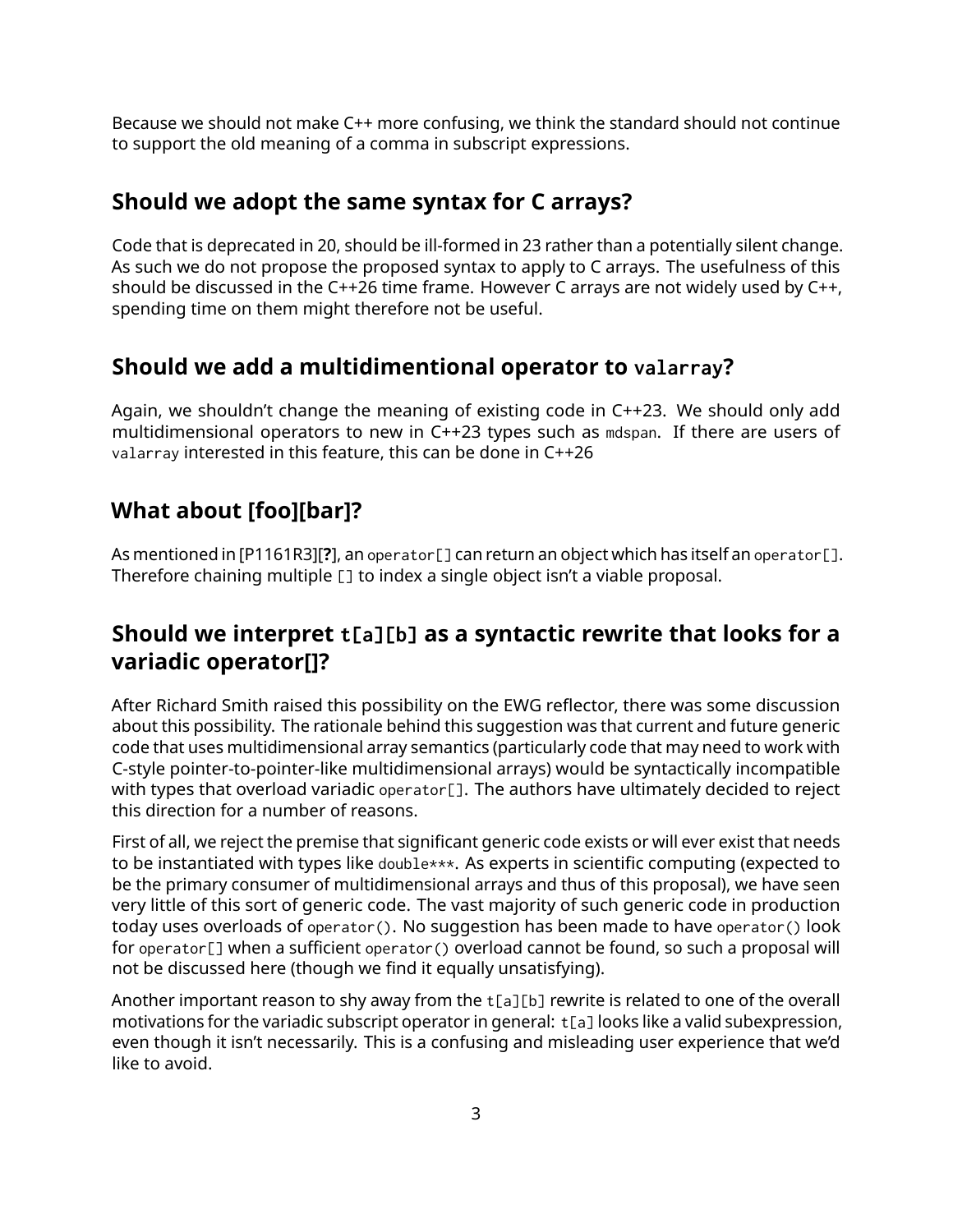Finally, we believe the broader issue of generic interoperability with C-style pointer-to-pointer arrays can be addressed with a non-breaking, follow-on proposal in the other direction: if  $t[a,$ b] fails overload resolution, the compiler could look for (t[a])[b]. This would make things like std::array<std::array<T, 3>, 4> work out of the box, without any library changes. The authors would welcome such a proposal, but do not believe it should be a part of the initial language change proposed herein. This potential extension also solves the problem that t[a][b] is not a syntax that interacts favorably with parameter packs.

Ultimately, our proposal is one that satisfy the needs of library types without adding complexity to overload resolution. It leaves the door to future evolutions if these evolutions prove useful and usable.

#### **Wording**



**?**

**Expressions** [expr]

**Postfix expressions** *expressions expr.post]* 

Postfix expressions group left-to-right.

*postfix-expression: primary-expression postfix-expression* [ *expr-or-braced-init-list* ] *postfix-expression* [ *expression-list* ] *postfix-expression* [ *braced-init-list* ] *postfix-expression* ( *optexpression-list* ) *simple-type-specifier* ( *optexpression-list* ) *typename-specifier* ( *optexpression-list* ) *simple-type-specifier braced-init-list*

#### **? Subscripting [expr.sub]**

A postfix expression followed an expression in square brackets is a postfix expression. One of the expressions shall be a glvalue of type "array of T" or a prvalue of type "pointer to T" and the other shall be a prvalue of unscoped enumeration or integral type. The result is of type "T". The type "T" shall be a completely-defined object type.<sup>[1](#page-3-0)</sup> The expression E1[E2] is identical (by definition) to  $\star$ ((E1)+(E2)), except that in the case of an array operand, the result is an lvalue if that operand is an lvalue and an xvalue otherwise. The expression E1 is sequenced before the expression E2.

[ *Note:* A comma expression appearing as the *expr-or-braced-init-list* of a subscripting expression is deprecated; see [depr.comma.subscript]. *— end note* ]

<span id="page-3-0"></span><sup>&</sup>lt;sup>1</sup>This is true even if the subscript operator is used in the following common idiom: &x[0].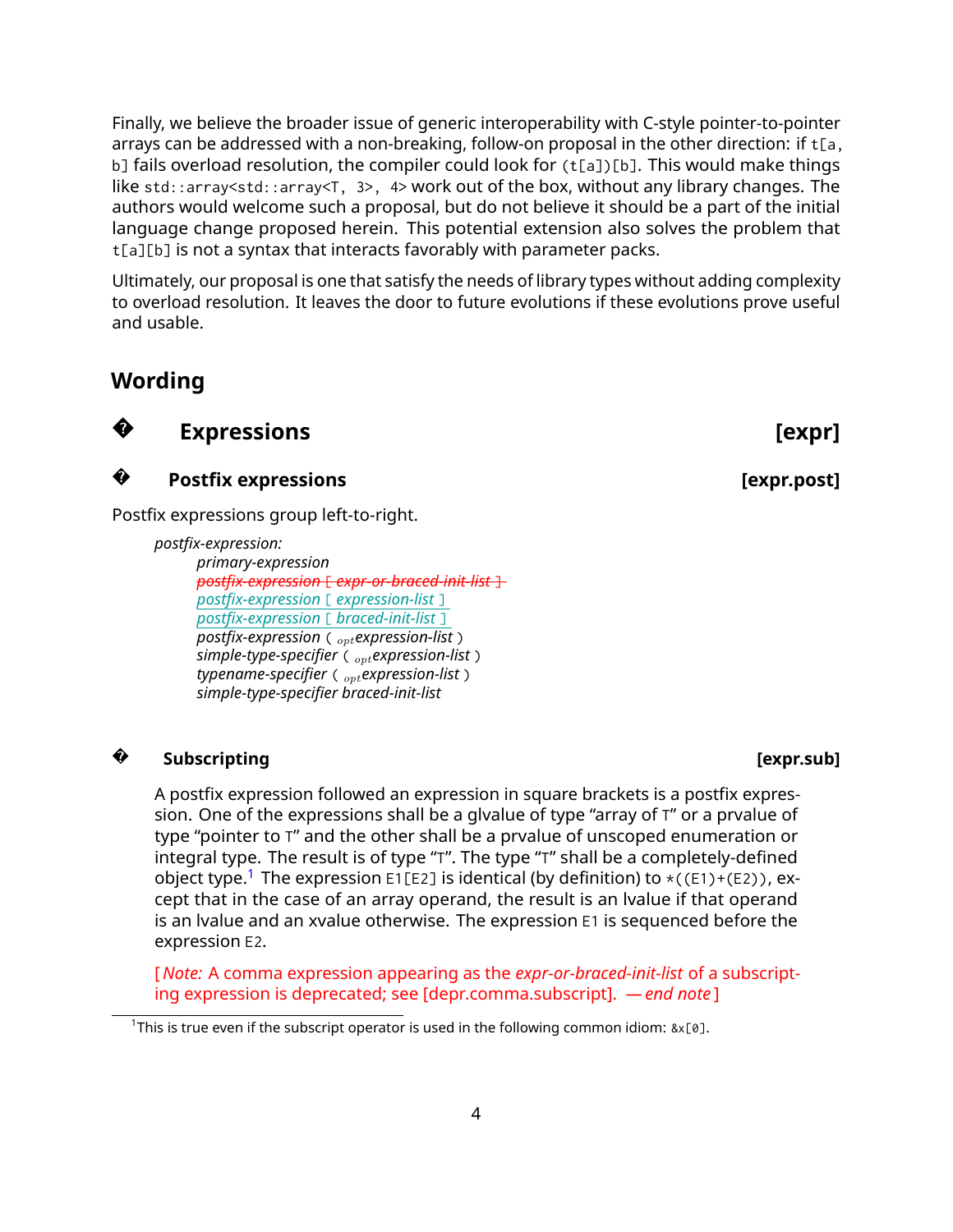[ *Note:* Despite its asymmetric appearance, subscripting is a commutative operation except for sequencing. See [expr.unary] and [expr.add] for details of  $*$  and  $*$  and [dcl.array] for details of array types. *— end note* ]

A *braced-init-list* shall not be used w With the built-in subscript operator. a *braced-init-list* shall not be used and an *expression-list* shall be a single expression.

#### **?Overloaded operators [over.oper]**

### **Subscripting [over.sub]**

A subscripting operator function is a function named operator[] that is a non-static member function with exactly one parameter. For an expression of the forms

```
postfix-expression [ expr-or-braced-init-list ]
postfix-expression [ expression-list ]
postfix-expression [ brace-init-list ]
```
the operator function is selected by overload resolution ([over.match.oper]). If a member function is selected, the expression is interpreted, respectively, as

*postfix-expression . operator* [] ( *expr-or-braced-init-list* ) *postfix-expression . operator* [] ( *expresssion-list* ) *postfix-expression . operator* [] ( *braced-init-list* )

[ *Example:*

**?**

```
struct X {
   Z operator[](std::initializer_list<int>);
   Z operator[](auto...);
};
X x;
x[{1,2,3}] = 7; // OK: meaning x.operator[]({1,2,3})
x[1,2,3] = 7; // OK: meaning x.operator[](1,2,3)
int a[10];
a[\{1,2,3\}] = 7; // error: built-in subscript operator
a[1,2,3] = 7; // error: built-in subscript operator
```
*— end example* ]

#### **?**Comma operator **comma** and **comma**  $\left[ \text{expr.com} \right]$

In contexts where comma is given a special meaning, [ *Example:* in lists of arguments to functions ([expr.call]), subscript expressions, and lists of initializers ([decl.init]) *— end example* ] the comma operator as described in this subclause can appear only in parentheses. [ *Example:*

f(a,  $(t=3, t+2)$ , c);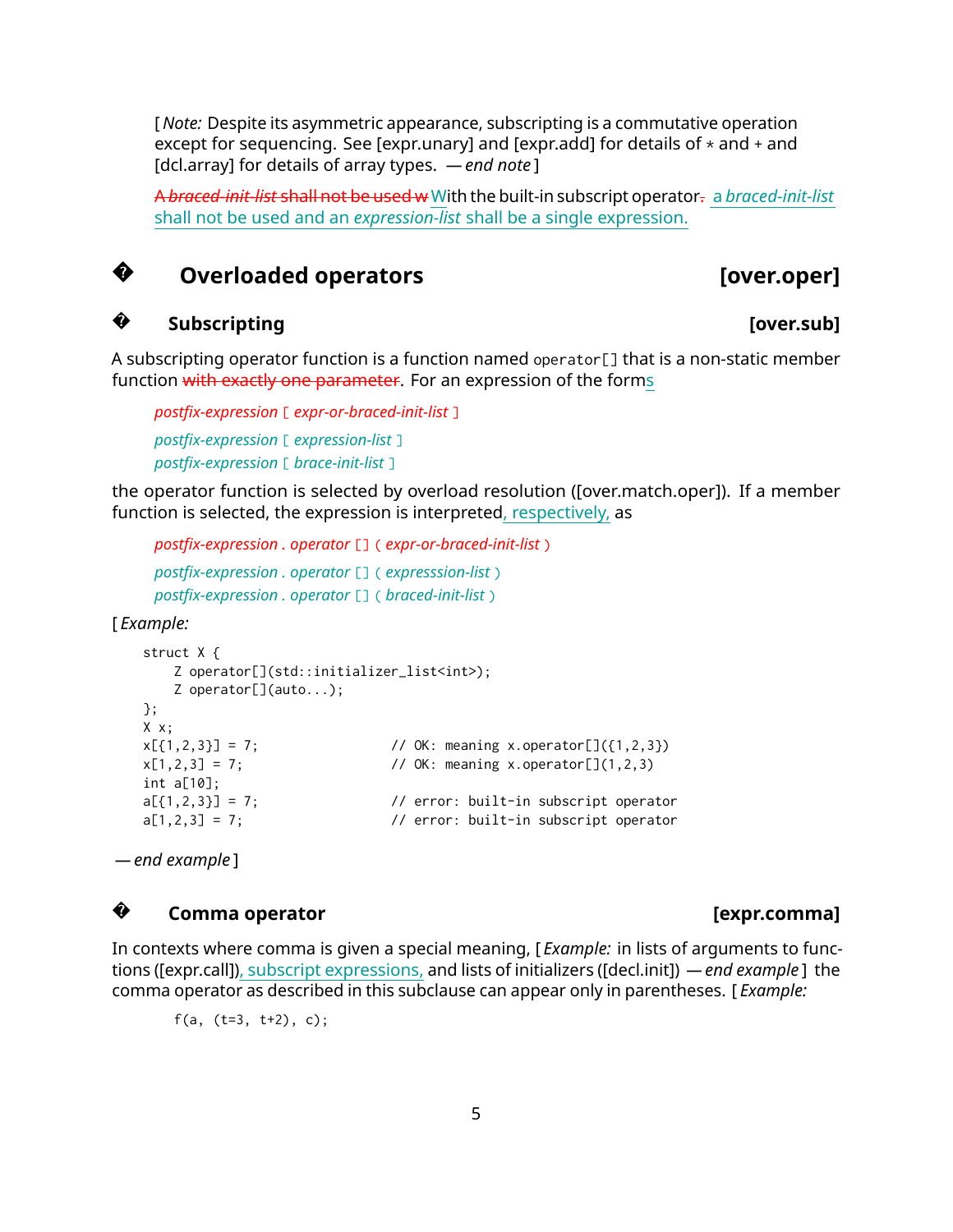has three arguments, the second of which has the value 5. *— end example* ]

[ *Note:* A comma expression appearing as the *expr-or-braced-init-list* of a subscripting expression [expr.sub] is deprecated; see depr.comma.subscript. *— end note* ]



**?**[expr.sub]**: declarations** [diff.cpp20.expr.sub]

**Change:** Change the meaning of comma in subscript expressions.

**Rationale:** Enable repurposing a deprecated syntax to support multidimensional indexing. **Effect on original feature:** Valid C++ program that uses a comma expression within a subscript expression may fail to compile.

 $arr[1, 2]$  //was equivalent to  $arr[(1, 2)]$ , now equivalent to  $arr.opentor[1, 2)$  or ill-formed

#### **?Comma operator in subscript expressions[depr.comma.subscript]**

A comma expression appearing as the *expr-or-braced-init-list* of a subscripting expression is deprecated. [ *Note:* A parenthesized comma expression is not deprecated. *— end note* ] [ *Example:*

```
void f(int *a, int b, int c) {
     a[b,c]; // deprecated
     a[(b,c)]; // OK
  }
— end example ]
```
#### **Implementation**

A prototype has been implemented in Clang.

[Compiler Explorer Demo.](https://gcc.godbolt.org/z/4szfLo)

Github: <https://github.com/cor3ntin/llvm-project/tree/subscript>

#### **Acknowledgments**

Thanks to Jens Maurer for his patient help with the wording, and to the many people who provided valuable feedback. Thanks to Matt Godbolt for hosting an experimental compiler with the implementation of this proposal on compiler explorer.